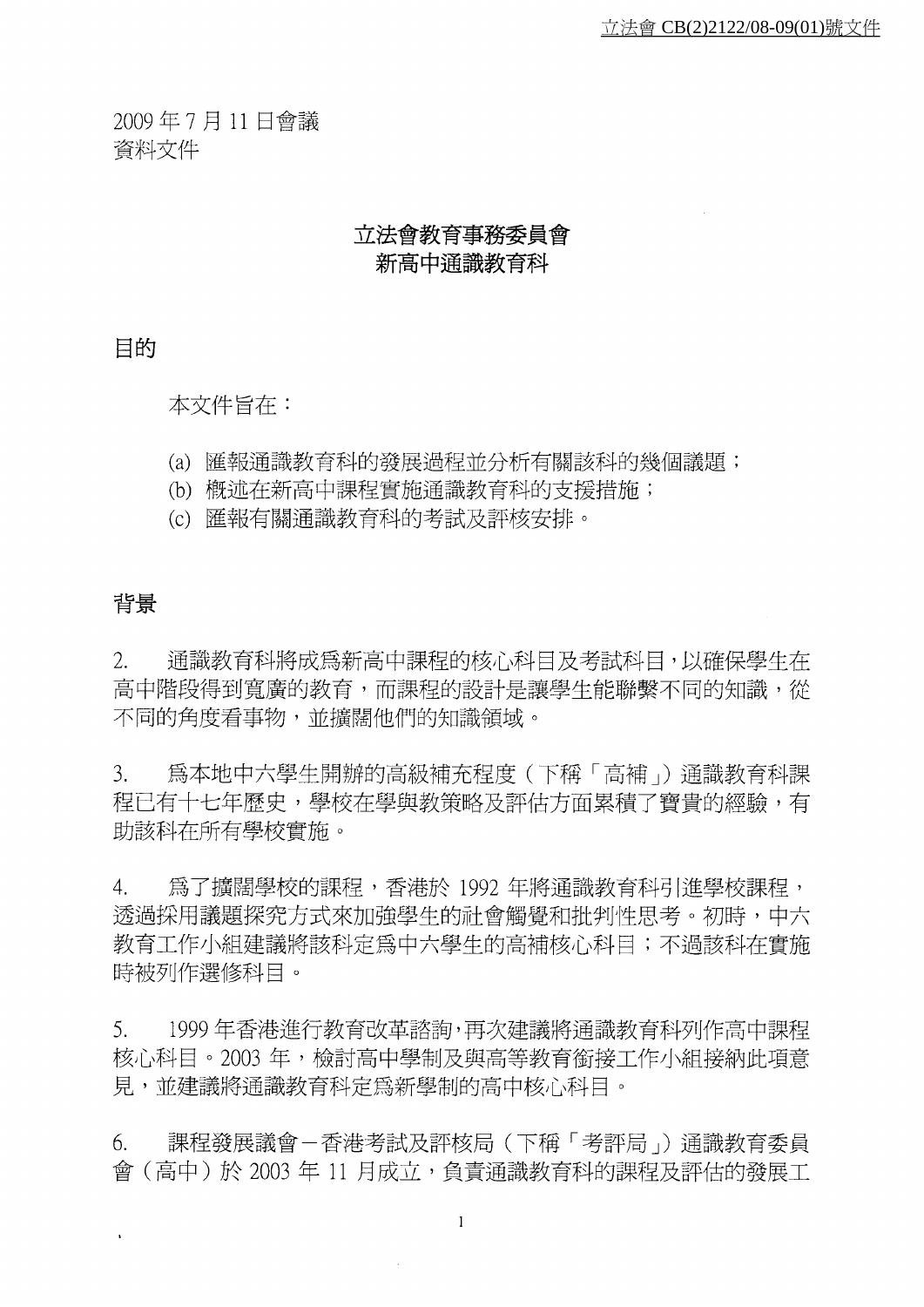作。委員會成員包括中學校長和教師、本地各大專院校的學者及教育工作 者、教育統籌局(現稱教育局)和考評局的代表。

根據《涌識教育科課程及評估指引(中四至中六)》(下稱《課程及評估  $7_{\ldots}$ 指引》),該科的設計沿用高補通識教育科的原則和理念,並建基於課程發 展議會於 2002年編訂的《基礎教育課程指引》和小學及初中的《學習領域 課程指引》,有關基礎教育課程改革所建議的基礎知識、能力、價値觀和態 度;亦有參照本港兩個中四至中五的科目——綜合人文科(主要爲理科學 牛設計)和科學與科技科(主要為文科學生設計),這兩個過渡性科目與高 補通識教育科一樣,採用議題探究的方式設計,有助現行學制過渡至新高 中學制。在 2008/09 學年,在高補通識教育科、綜合人文科和科學與科技科 之中,開辦其中一科或以上的學校共有 235 間。新高中通識教育科的設計 亦參考了外國相類的跨學科課程,並同時考慮有關課程如何適應本港的環 境。

8. 新高中通識教育科與其他新高中科目依循相同的時序發展。教育局分 別於 2004年10月及 2005年5月舉行了第一次及第二次諮詢,通識教育科 深受社會人士支持,特別是教育界人士。超過九成中學認同該科的理念和 宗旨,而整體的課程設計、目標、各單元的主題及探討問題亦得到超過八 成的支持率;至於公開評核架構,支持率也超過八成半。教育局於第二次 諮詢期間為所有新高中科目進行國際基進評比,通識教育科得到英國劍橋 大學考試委員會 (University of Cambridge Local Examinations Syndicate)、澳洲 教育研究委員會 (Australian Council for Educational Research)和國際文憑組 織 (International Baccalaureate Organization) 等海外教育機構的高度認可。該 科的課程於 2006 年 1 月定稿,並於同年 9 月進行第三次諮詢,是次諮詢以 公開評核爲重點。該科的《課程及評估指引》於 2007 年完成並付梓。

# 有關涌識教育科的幾個議題

### 涌識教育科的核心科目地位

通識教育科的課程及評估架構,是經過多次透徹的諮詢,聽取不同的  $Q_{\perp}$ 持份者(包括教育界和公眾人士)的意見,並且參考這些意見修訂原來的 建議而制定的;公眾均支持該科成爲高中課程的核心科目,以改變高中課 程偏重學科的情況。大學校長會於 2005年5月18日重申支持 334 學制, 包

<sup>&</sup>lt;sup>1</sup>這兩個科目於2003年實施,以在現行學制下為高中學生提供寬闊而均衡的課程。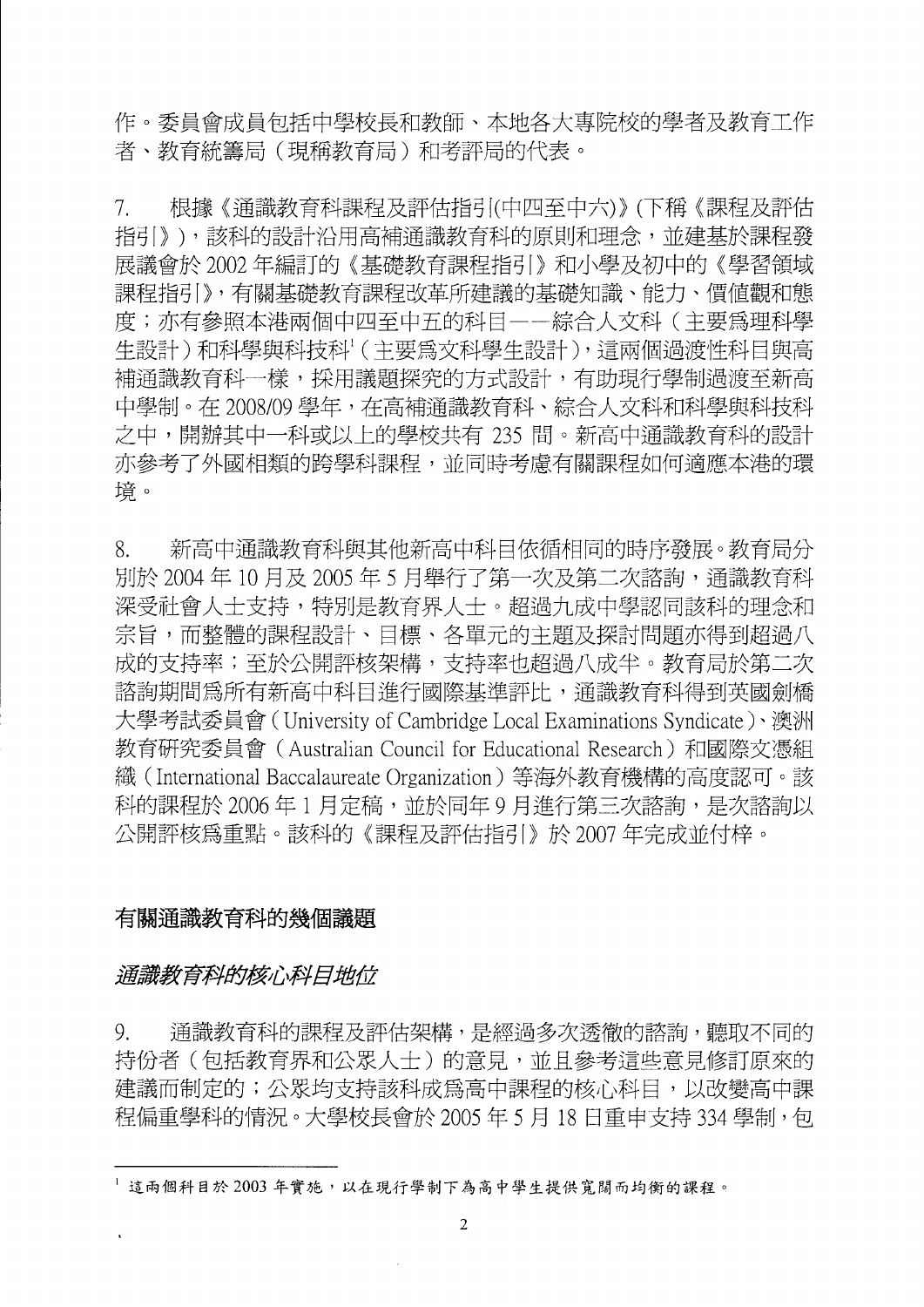括將涌識教育科列作入學條件。各教師培訓機構亦紛紛舉辦在職培訓課 程、淮行研究、提供校本支援服務,以及開辦通識教育科學位證書和碩士 課程等,以支援涌識教育科的實施。

 $10.$ 涌識教育科直接有助實踐高中課程的宗旨<sup>2</sup>,透過讓學生廣泛研習各 種影響他們未來生活的議題,擴闊他們的知識和視野,幫助他們聯繫不同 學科的知識和概念,並加強社會觸覺。該科讓學生學習根據實證,以及對 自己和別人的價值觀的理解,分析和判斷與個人、社會、國家、世界福祉 有關的議題,從而幫助學生建立正面的價值觀。這些議題的討論情境,來 自課程的各單元,包括:(一)自我與個人成長、(二)今日香港、(三)現 代中國、(四)全球化、(五)公共衛生、(六)能源科技與環境。該科亦有 助學生發展獨立思維、高度應變能力和終身學習的能力,這些都是在瞬息 萬變的世界和知識型經濟中迎接挑戰的重要素質。在新高中課程中,學生 一般只修讀六至七個科目,故此涌識教育科在學校課程所擔當的角色更形 重要;該科研習的重要議題範圍廣闊,為學生的全人發展提供不可或缺的 學習經歷。該科配合其他核心和選修科目,使學校課程的廣度和深度取得 平衝。

### 涌識教育科的公開評核模式

在諮詢期間,公眾曾經討論通識教育科在公開評核方面,是否應與其 11. 他新高中科目不同。有建議該科的公開評核結果只以及格或不及格表示, 亦有意見認爲該科不應設立考試;以上兩者皆未被接納,理由是學生在這 個重要科目所付出的努力和獲得的成果,應該得到合適的評核、認可和匯 報。没有公開評核,學生對該科的學習動機將大大降低。

所有新高中科目將採用水平參照模式來匯報考生成績。水平參照模式  $12.$ 讓閱讀這些資訊的不同人十能更清楚考生在公開評核的表現水平,對為各 科目淮行國際基進評比亦甚爲重要。假如涌識教育科的評核結果只以及格 或不及格表示,該科便會失去其他新高中科目所享有的國際認可地位。在 現行學制下的高補通識教育科、綜合人文科(中四至中五)和科學與科技 科(中四至中五)皆爲公開考試科目,考評局對這些科目的擬卷和評改工 作,已累積多年的經驗;有關議題將於下文「通識教育科的公開評核」部 分詳述。事實上,許多學術性質的科目,例如地理、歷史、科學等,皆採 用探究式的學與教模式,這些科目亦普遍採用開放式的評核方法。現時的

<sup>&</sup>lt;sup>2</sup> 高中學制檢討報告 (2003) 建議將通識教育科定為核心科目,藉以培養學生「運用跨學科概 念和知識,從多角度分析現實問題的能力」,該科亦應能為學生提供更多以探究式學習來獲得知 識的機會。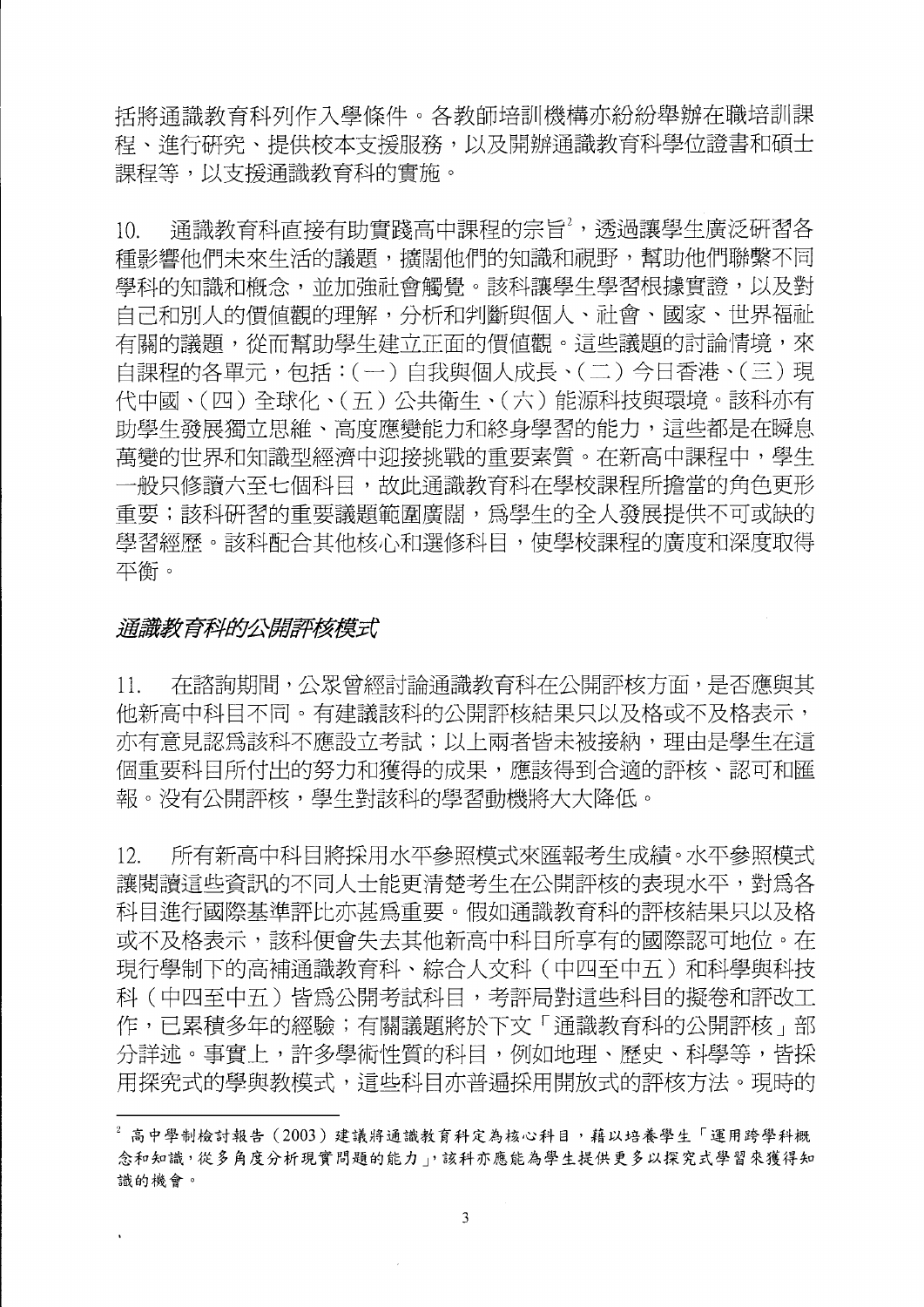香港中學會考及香港高級程度會考,以議題探究形式來設計這些科目的考 試題目,不但常見,而且是必須的;未來的香港中學文憑考試,亦會如是。

### 涌識教育科的科目性質

關於新高中涌識教育科的科目性質的辯論早在科目的發展和諮詢初 13. 期便出現。公眾一般明白和支持涌識教育科的重要性,不過許多人士關注 通識教育科強調採用議題探究為學與教和課程設計方式,會否鼓勵學生空 談而削弱學生的知識基礎。

為了釋除公眾的疑慮,該科課程以三個學習範疇3組成,涵蓋了人類  $14.$ 的處境和當代世界的重要關注點。《課程及評估指引》以主題、探討問題、 說明要點等形式,顯示該科的知識基礎和探究範圍的要求。《課程及評估指 引》亦在各單元列明學生在初中基礎教育階段已經掌握的知識基礎,以提 醒教師注重基礎教育為學生所提供的穩固根基。學生亦需淮行獨立專題探 究,運用從各學習範疇和基礎教育階段的科目所習得的知識和視角,探究 新的議題和情境,從而能夠淮一步綜合和融會知識。

値得注意的是,新高中通識教育科既強調知識的重要性,亦採取以學 15. 生爲本的取向,其性質有別於大學的通才教育或通識教育。該科的課程組 織切合本港課程的實況,以求達到高中教育的壆習宗旨。該科採納一個大 眾普遍接受的觀點——所有高中學生均能透過各種適合其年齡組別的學與 教活動,在已有的基礎教育的知識上建構和增長知識。該科採用議題探究 的學與教方式,有助學生明白不同主題和學科之間的關連,並體會知識的 複雜性。

# 教科書

 $16.$ 由於通識教育科所研習的議題是不斷地發展和轉變的,因此相關的學 與教資源不應只源自教科書。這些議題各具爭議性,學生須自行探索不同 的資料,研習時才不致被少數視角所局限;故此,新高中涌識教育科不建 議使用教科書。

 $17.$ 《課程及評估指引》在該科選擇和善用學與教資源方面提供了詳細的 指引和建議,教育局亦與香港教育城共同開發了「涌識教育網上資源平 台、爲教師持續提供學與教的資源。

<sup>3</sup> 三個學習範疇為「自我與個人成長」、「社會與文化」,以及「科學、科技與環境」。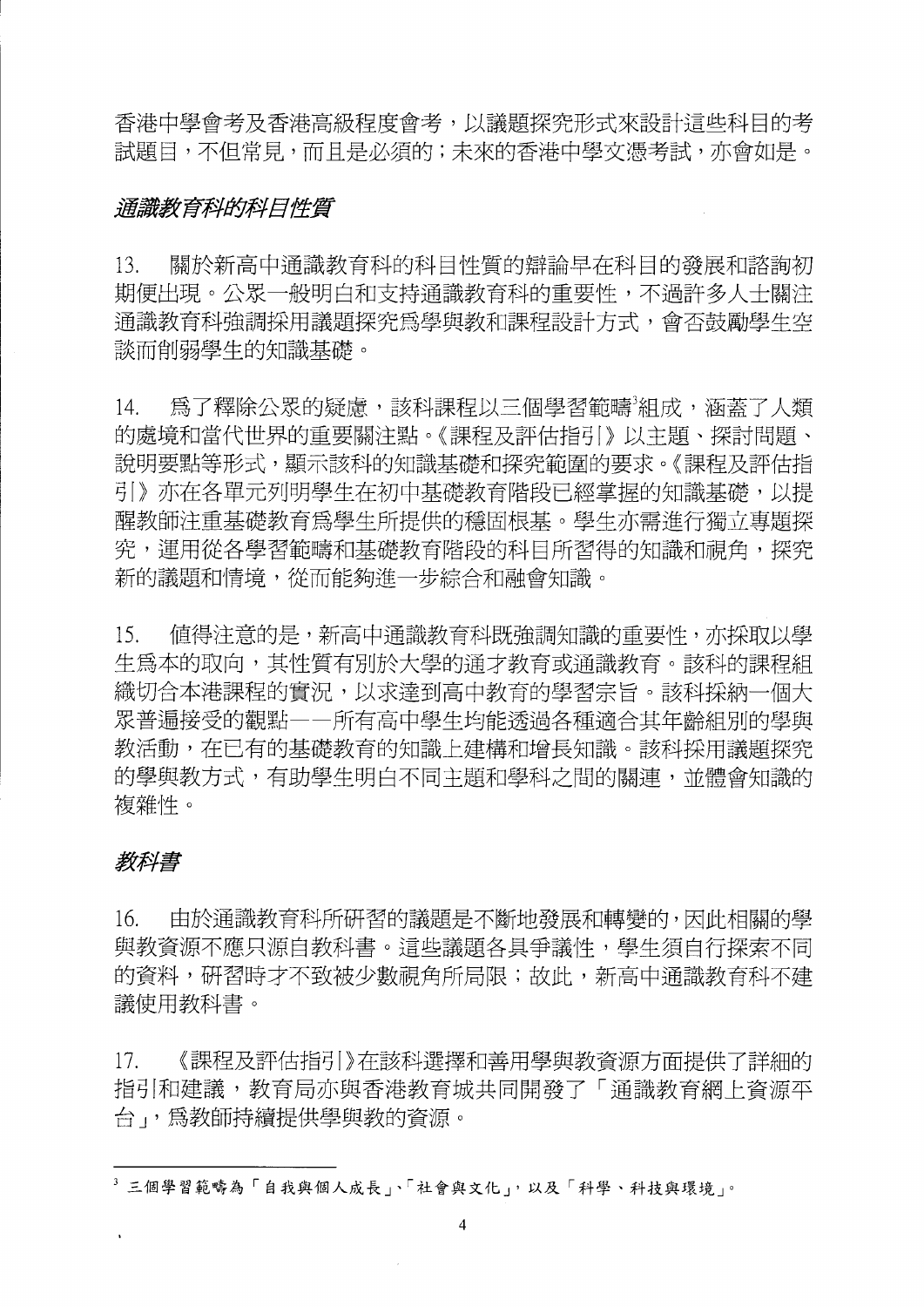### 推行涌識教育科的進備及支援措施

#### 教師專業培訓課程

我們明白對一些從未仟教渦高補涌識教育科、綜合人文科(中四至中  $18<sub>1</sub>$ 五)或科學與科技科 (中四至中五)的教師來說, 新高中涌識教育科是一 門新的學科。根據各中學於 2005 及 2008 年提交的估計數字,我們已預留 足夠名額,讓每位擬任教新高中通識教育科的教師都有機會參與培訓"。截 至 2009年6月,約8.200名來自全港不同中學的教師曾參與相關的培訓課 程。當中涉及評估及考試的課程,由教育局和考評局共同策書及籌辦。

在 2009/10 學年,教育局將提供約 12.000 個培訓名額予新任及現任通  $19<sub>1</sub>$ 識教育科教師。這些培訓課程包括:為學校規書獨立專題探究的支援、爲 新任教師而設的入門課程、為新任科主任而設的濃縮課程、學與教策略及 公開評核的深浩課程。

# 通識教育科網上資源平台(下稱「資源平台」)

資源平台於 2006年設立,旨在爲擬任教新高中通識教育科的教師提  $20.$ 供一站式服務,幫助他們為任教該科作好準備。除了教案、教學計書、辭 彙解釋、重要概念的相關說明之外,資源平台亦提供多種學習工具和參考 資料,以提升該科教師的專業。資源平台亦提供「通識之友」的網站連結。 「通識之友」是一些機構或團體,曾在籌辦教師培訓課程及出版學與教資 源方面,爲新高中涌識教育科的發展作出貢獻。

教育局最近更新了資源平台的內容,加入了多項新功能,包括高階搜  $21.$ 尋器及隨選視訊等,以配合課堂討論之用。資源平台上的視訊材料將每月 更新,以加入更多熱門話題,例如四川大地震的災後重建及修復工程進展、 甲型 H1N1 人類豬型流感的最新發展、金融海嘯的影響等。此外,教育局 亦計書在 2009/10 學年上載一系列與獨立專題探究和不同單元的知識增益 相關的網上課程。未來,我們將繼續與其他專業機構或團體緊密合作,共 同發展具實效的學與教資源。

所有現任通識教育科教師都已使用這個資源平台內的資源,作備課之 22. 用。在新學年,除了讓所有新任通識教育科教師使用網上資源外,教育局 亦將在2009年10月1日將資源平台開放給各教師培訓院校的師生。

<sup>4</sup>自 2005年7月至今,本局所提供的課程主要針對下以六個部分:(一)課程詮釋、(二)學與教 策略、(三)知識增益、(四)學習評估、(五)獨立專題探究,以及(六)課程管理、規書及領導。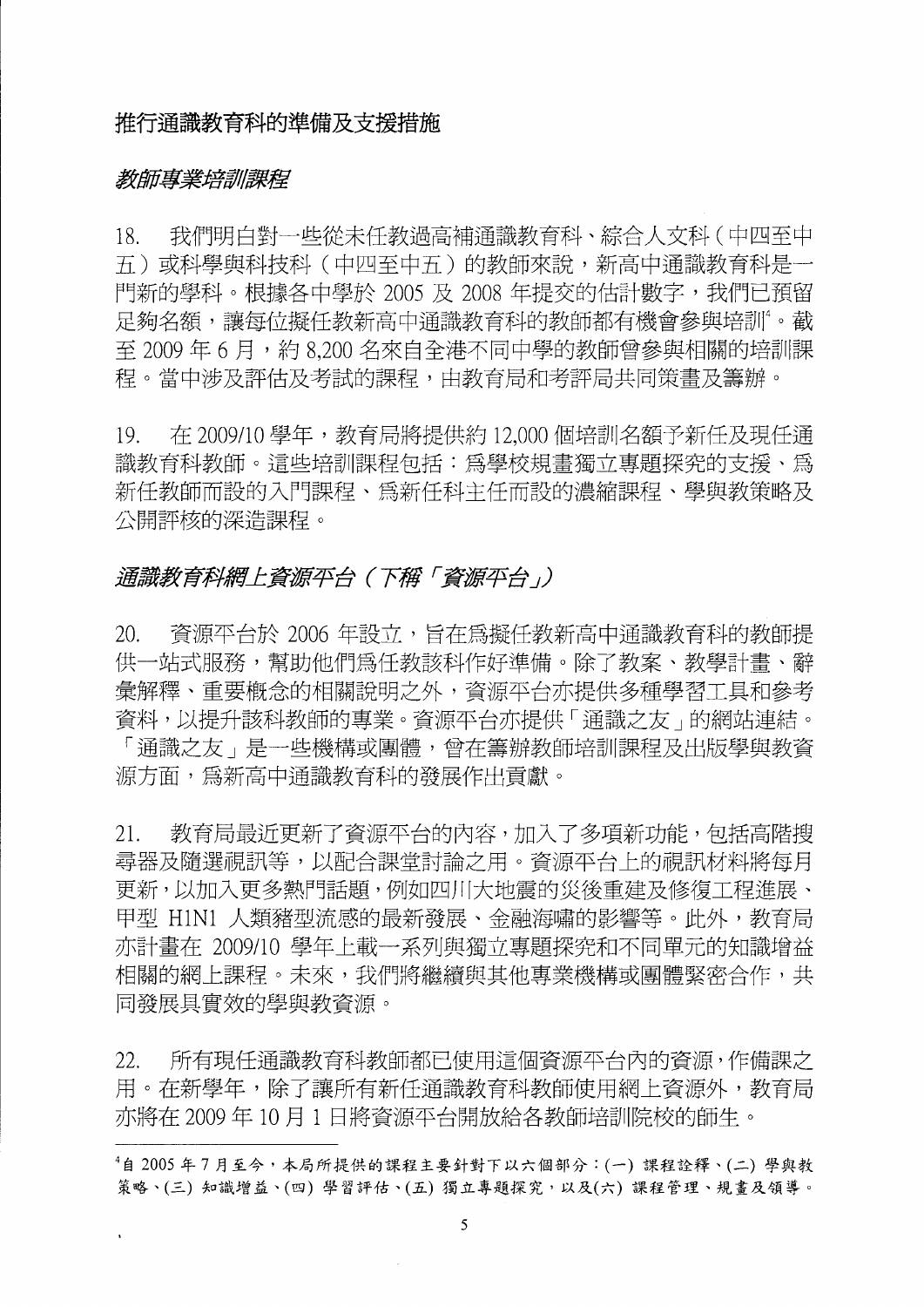資源平台每月也會更新有關時事議題的教學素材。另外,本局亦會把 23. 評估習作樣本上載。一些已上載於資源平台的教學示例將在2009年7月底 以教師手冊形式出版,供教師參考。

### 教師網絡支援計畫

24. 為協助中學推行新高中通識教育科,教育局於 2004 年開始為全港中 學提供不同形式的網絡支援計畫,旨在爲教師提供專業分享的平台,讓教 師可以共同備課、規書課程,以及參加校本課程設計計書,作專業交流。 這些計書由多位資深涌識教育科教師、大學/大專講師,以及本局的課程 發展主任共同推行。

 $25.$ 直至 2008/09 學年,全港約有二百所中學曾受惠於這些支援計書。未 來幾年,教育局將繼續致力協助全港中學發展學習計群。

從 2009/10 學年開始, 教育局將與考評局合作推行分區「通識教育科 26. 網絡支援計書」,為全港中學提供足夠而有效的支援,協助中學推行校本評 核。十八位曾任教高補涌識教育科並身兼考評局評卷員的教師將獲激成爲 通識教育科的統籌員,以支援其他同區中學推行校本評核。該些統籌員會 適時就課程問題對學校作出專業建議。同時,他們亦會監察其支援學校在 推行校本評核方面能否統一標進。

### 與家長溝涌的渠道

教育局會按需要繼續為不同的家長教師會舉行專題講座及會議,為他  $27.$ 們提供最新的學與教資訊,以及新高中涌識教育科的評核準則。此外,本 局也會出版家長手冊,讓家長了解如何於日常生活中訓練學生的批判性思 考能力。

### 通識教育科的公開評核

### 公開評核架構

28. 以下是通識教育科的公開評核架構: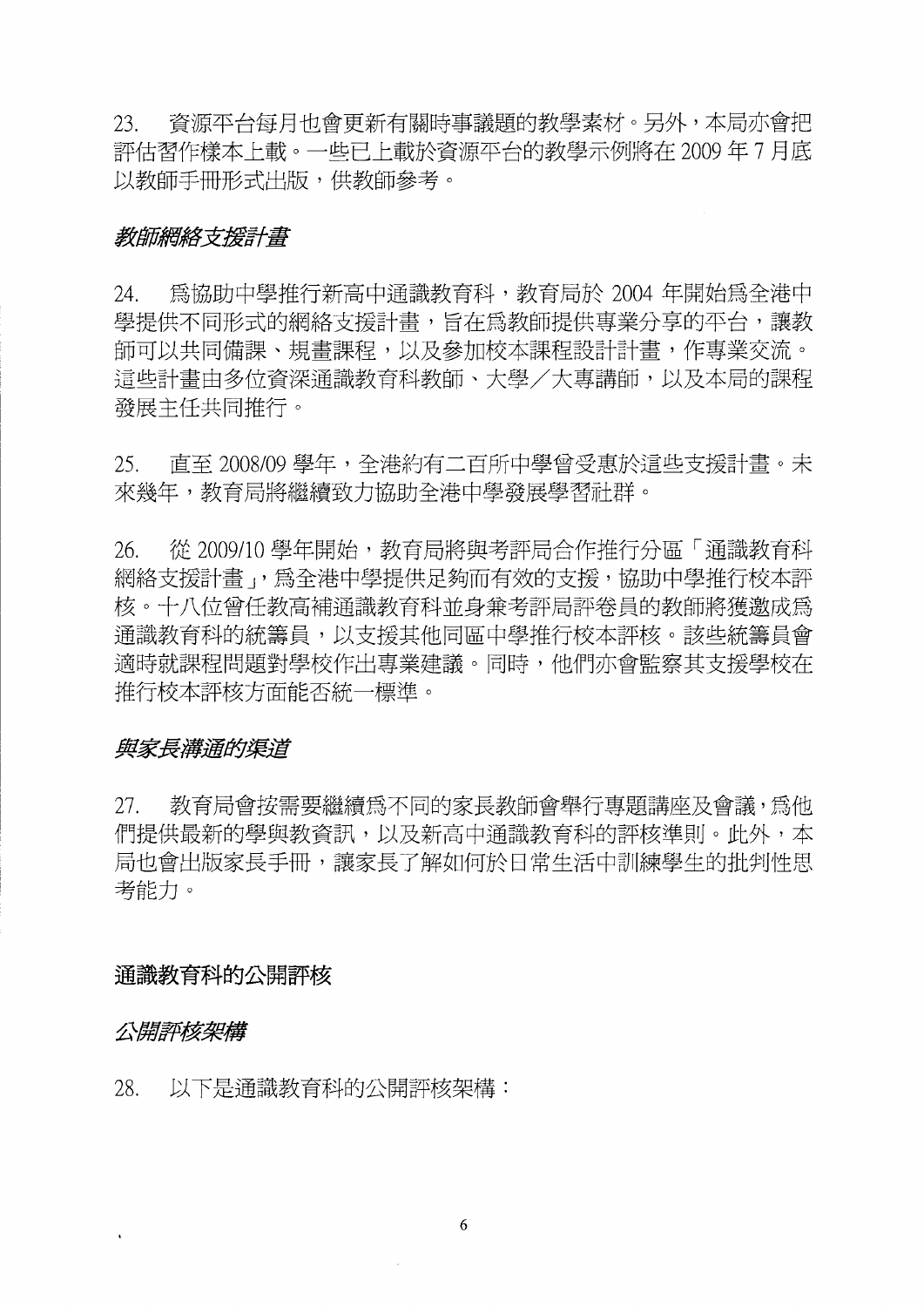| 部分   |             | 比重     |
|------|-------------|--------|
| \開考試 | :資料回應題<br>枀 | $50\%$ |
|      | 卷二:延伸回應題    | $30\%$ |
|      | 獨立專題探究      | 20%    |

### 考卷設計

29. 通識教育科的公開評核配合課程的設計,採用探究、議題爲本和跨單 元的方式。公開考試要求考生運用相關概念和知識,以適當的思考方法來 分析不同議題。考生須理解和應用題目所示的資料,提出論據,並附以實 證和例子,以作說明。

 $30.$ 通識教育科的考卷採用兩種開放式試題:卷一的「資料回應題」要求 考生就試題所示不同形式的資料作出回應,主要考核考生的基本思維能力 和資料處理能力;卷二的「延伸回應題」提供討論所需的資料,要求考生 參考這些資料,在層面較廣泛的議題上撰寫議論文章,以展示考生的高階 思維能力。

涌識教育科是新高中核心科目,考生數目眾多,能力差距亦較大。故  $31<sub>1</sub>$ 此,考卷需具備不同深淺程度的試題,才能有效地甄別不同能力的考生和 匯報他們的等級水平。

 $32.$ 上述的題型意味著通識教育科的試題並無「標準答案」。為確保評卷 過程的公正和信度,考評局會爲每一道試題編訂評改進則,列出可接納的 答題方式,並附以示例。評改進則將考生表現分為若干等級,並且說明每 個等級的基本要求和考生的預期表現,閱卷員會根據考生表現所達的水平 標準而評分。

# 評卷程序

33. 考評局已制定一套程序及機制,以確保評卷過程的公正和信度。當局 會在評卷前召開閱卷員會議,會上閱卷員有充分機會審閱不同能力考生的 答卷範本,以及交換意見,最後就每道試題的評改進則及水平達成專業共 識。

在閱卷員會議制定統一評分標準後,閱卷員還需要接受培訓,通過測 34. 試後才能獲取閱卷資格,然後開始評閱考生的答卷。

 $\overline{7}$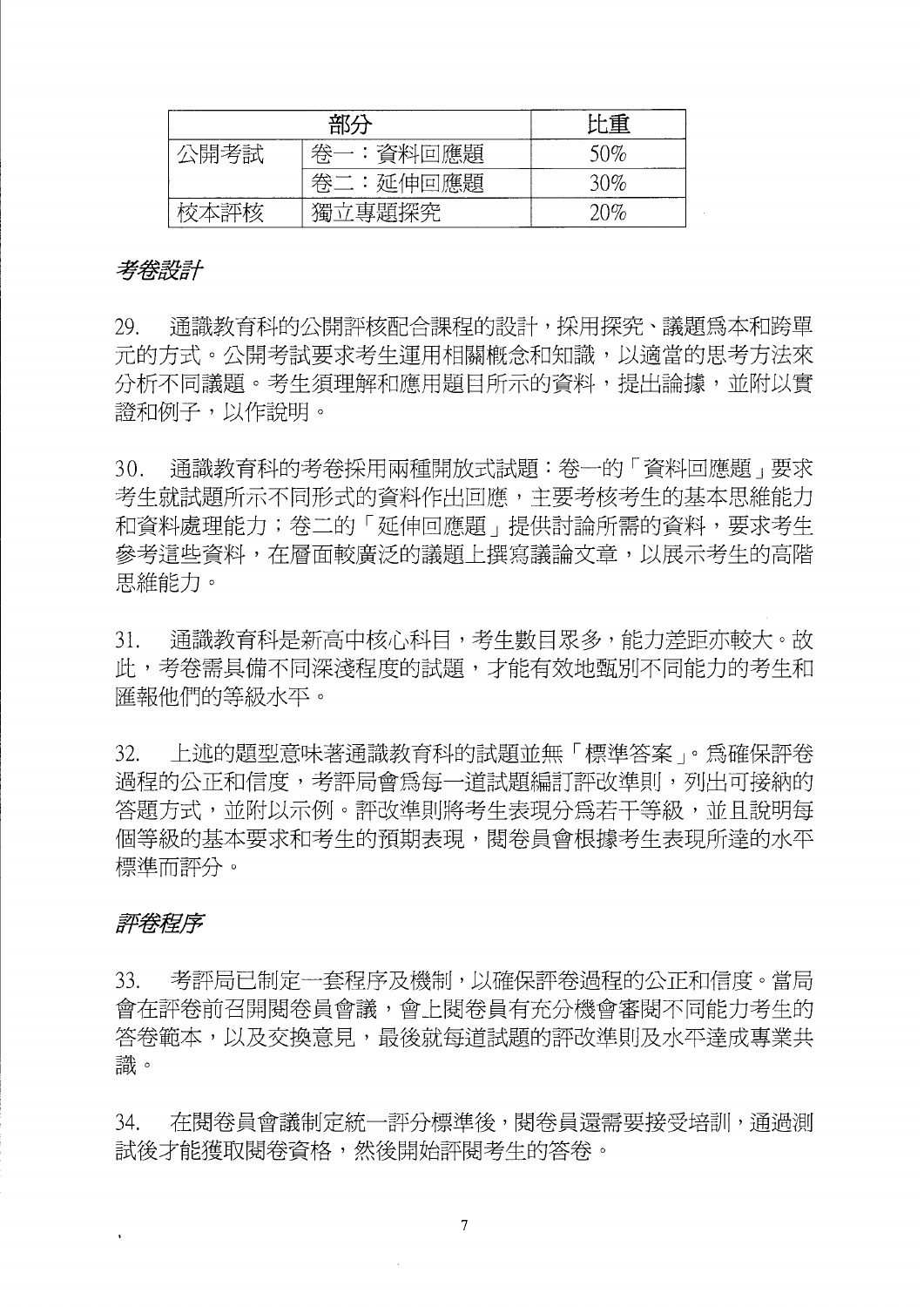在評閱工作開始後,試卷主席及助理試卷主席會有系統地審視閱卷員  $35<sub>1</sub>$ 所評閱的答卷,以監督閱卷員的工作。此外,考評局會利用網上評卷系統 制定嚴謹和完善的監察機制,以確保閱卷員按照既定的評改準則來評卷'。

新高中通識教育科將採用「雙評制」評卷模式,以進一步確保評核的  $36.$ 信度;即每份答卷由兩位閱卷員評閱。若兩位閱卷員的分數差距較大,答 卷將會由第三位閱卷員評閱。

#### 爲教師而設的閣卷員培訓課程

除了第18段所提及為通識教育科教師提供的專業發展課程外,考評 37. 局計書由 2010年起,為涌識教育科教師提供一連串的閱卷員培訓課程,各 校校長可提名數名教師參與。完成課程並達到要求者,可獲聘任爲 2012 年 香港中學文憑通識教育科考試的閱卷員。

#### 校本評核及獨立專題探究

校本評核爲香港中學文憑的主要特色。公開評核中的校本評核,是指  $38<sup>7</sup>$ 在學校進行、由教師為自己所任教的學生評分的評核。獨立專題探究是通 識教育科所採用的校本評核模式,在這個以研究為主的學習過程中,學生 須展示不同的探究能力。學生所呈交的獨立專題探究報告,應能展示若干 與本學科相關的知識內容,而這些內容是學生透過閱讀、研究和親身經歷 所得。獨立專題探究按以下三個階段淮行評核:撰寫探究計書書、資料搜 集、完成習作。在每一階段,學生於「課業」和「過程」兩方面接受評核。 學生可採用不同的方法和形式來展示探究成果。

爲了確保獨立專題探究評核的公平和信度,考評局已分別爲「課業」 39. 和「過程」制定相關要求表現和評分指引,教師在評閱獨立專題探究前須 熟悉有關指引。在評分前,教師須舉行校內評分標準會議。教授不同班別 或組別的教師將會檢視和試改學生的樣本課業,從而取得一致的評分標 準。考評局將利用統計方法調整學校所呈交的獨立專題探究分數,使不同 學校之間的評分可以互相比較。

<sup>5</sup> 考評局所採用的網上評卷系統是最先進的網上評卷技術。該系統運用參考卷來監察閱卷員的 表現,這些參考卷由試卷主席預先評定標準分數。閱卷員會在負責評閱的答卷中隨機獲派這些 參考卷,系統會比較閱卷員評閱這些參考卷的分數與試卷主席評閱的標準分數的差距,若發現 差距太大,便會即時取消閱卷員的資格;他們須重新接受訓練和通過測試,才能恢復評卷資格。 採用網上評卷系統能達至更佳的質素保證和進一步加強評卷工作的信度。